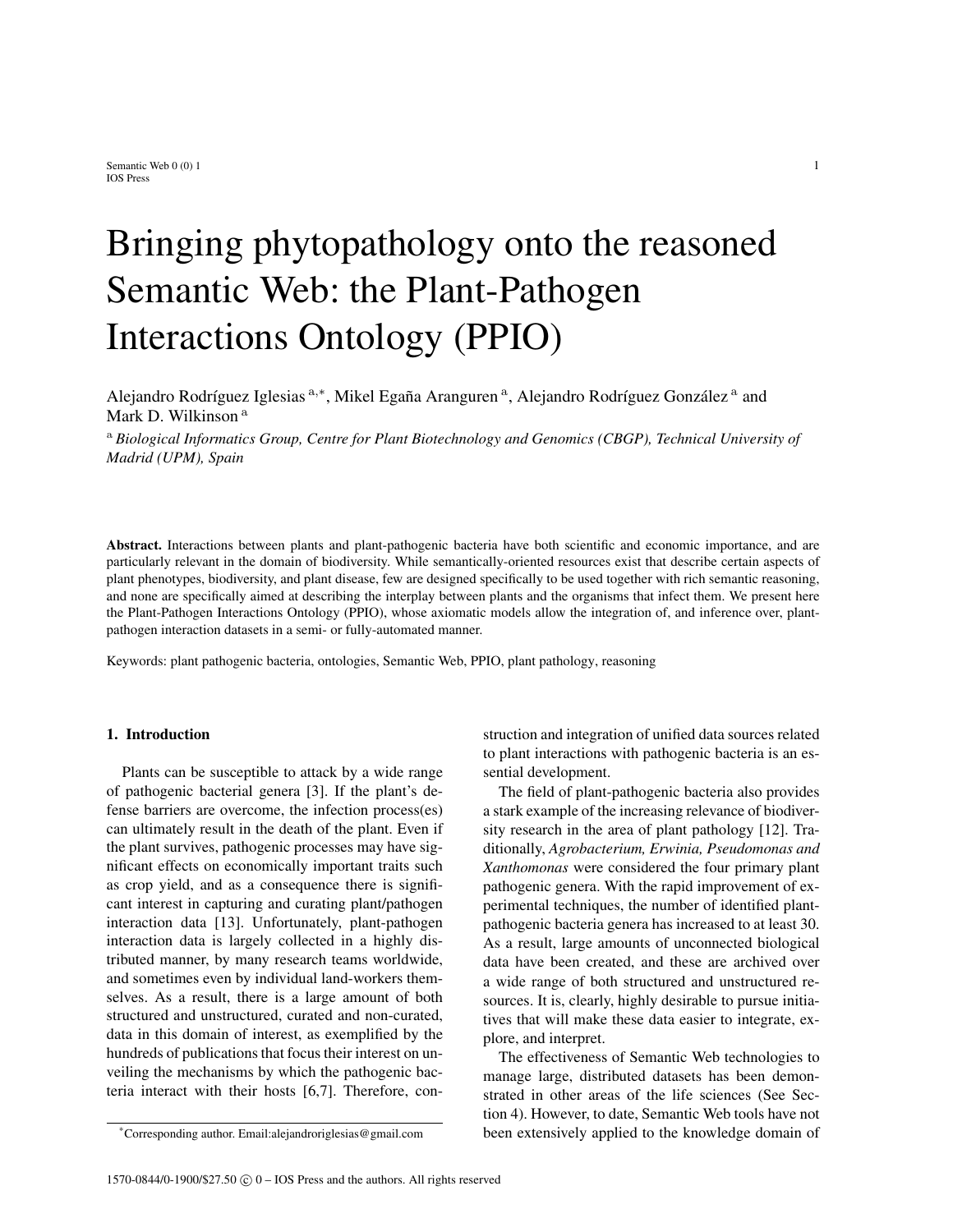plant-pathogenic bacteria. Here we present the Plant Pathogen Interactions Ontology (PPIO), an ontology developed to integrate and organize data about interactions between plants and their (currently bacterial) pathogens. The main goal of PPIO is to serve as a reference for expert plant pathologists by providing the knowledge necessary to assist in their interpretation of, and prediction of, the phenotypic responses that result from pathogenic biological interactions.

## 2. Modelling

The initial data upon which the PPIO was modelled was collected manually by consulting and "scraping" a number of different Web resources. The main resource<sup>1</sup> contained diverse state-of-the-art datasets related to various *Pseudomonas syringae* pathogenic strains. This page also provided a bridge to other Web resources where additional datasets were collected<sup>2</sup>. After the initial dataset was gathered, filtered, and revised, modelling of the data, and the knowledge within it, was performed using the ontology editor Protégé  $v4.2.0<sup>3</sup>$ .

# *2.1. Design principles and high-level overview of classes*

The main goal pursued during the modelling and designing process was to semantically capture as much of the biological knowledge within the data as possible (Figure 1). In particular, a special effort was made to model the *disease triangle*<sup>4</sup> . This idea, one of the cornerstones of plant pathology, asserts that three factors must be present for a disease to occur: a virulent pathogen, a susceptible host, and a propitious environment. Two semantic classes were created to represent these three elements in sufficient richness and precision, namely, the Environmental parameter and the Organism classes. The later class, intended to model organism taxonomies, is broken into two subclasses that semantically describe either the plant taxonomy, or the pathogenic bacteria's taxonomy. These subclasses are linked to the NCBITaxon 1 class, that incorporates both a bacterial and plant genera hierarchy with their corresponding taxon identification number as provided by the National Center for Biotechnology Information (NCBI). Also, terms such as Plant Pathogen, Host Plant or Resistant plant have been strongly axiomatically modelled to deeply capture details within the extracted biological data. Thereafter, by making use of automated reasoning, members of the Host Plant and Resistant Plant subclasses can be automatically inferred (Tested using FaCT++ [17] and HermiT 1.3.8 [15]). As such, the *reason* that a plant is considered a host, or a bacteria is considered a pathogen, can be determined by exploration of the data, rather than by assertion of this role.

The physiological state of a plant can often be inferred visually by observing its expressed phenotype. Thus, significant effort was also made towards modelling plant phenotypes in the PPIO, in the form of several classes specifically created to meticulously represent plant phenotypic traits. Of particular importance are the Phenotype and the Phenotypic process classes. These two classes semantically capture the output of the interaction between the host and the bacteria, which is ultimately represented as a resistance or a susceptibility phenotype.

Finally, the Trait class contains various physiological, biochemical and molecular plant traits. This class was built by importing the Plant Trait Ontology [10] into PPIO. The traits defined by different PTO classes are used to describe the effects of a bacterial attack on a susceptible host. This is accomplished by axiomatically relating the Trait class with both Phenotype and Phenotypic process classes within the PPIO.

### 3. Creation methodology

#### *3.1. URI design*

The ontology URI (http://purl.oclc.org/ PPIO) is HTTP resolvable and permanent (the PURL server redirects to our laboratory's server at biordf. org, but could redirect to another location if the ontology is ever migrated to a new location). The identifiers for entities (classes, individuals and object properties) are alphanumeric, with a URI of the type http: //purl.oclc.org/PPIO#PPIO\_NNNNNNN. Every entity has an informative rdfs:label annotation.

### *3.2. Ontology production*

The development of PPIO is automated as much as possible, since it is designed to be expanded to

<sup>1</sup>http://pseudomonas-syringae.org/

<sup>2</sup>http://ncppb.fera.defra.gov.uk/

<sup>3</sup>http://protege.stanford.edu

<sup>4</sup>http://www.apsnet.org/edcenter/instcomm/

TeachingArticles/Pages/DiseaseTriangle.aspx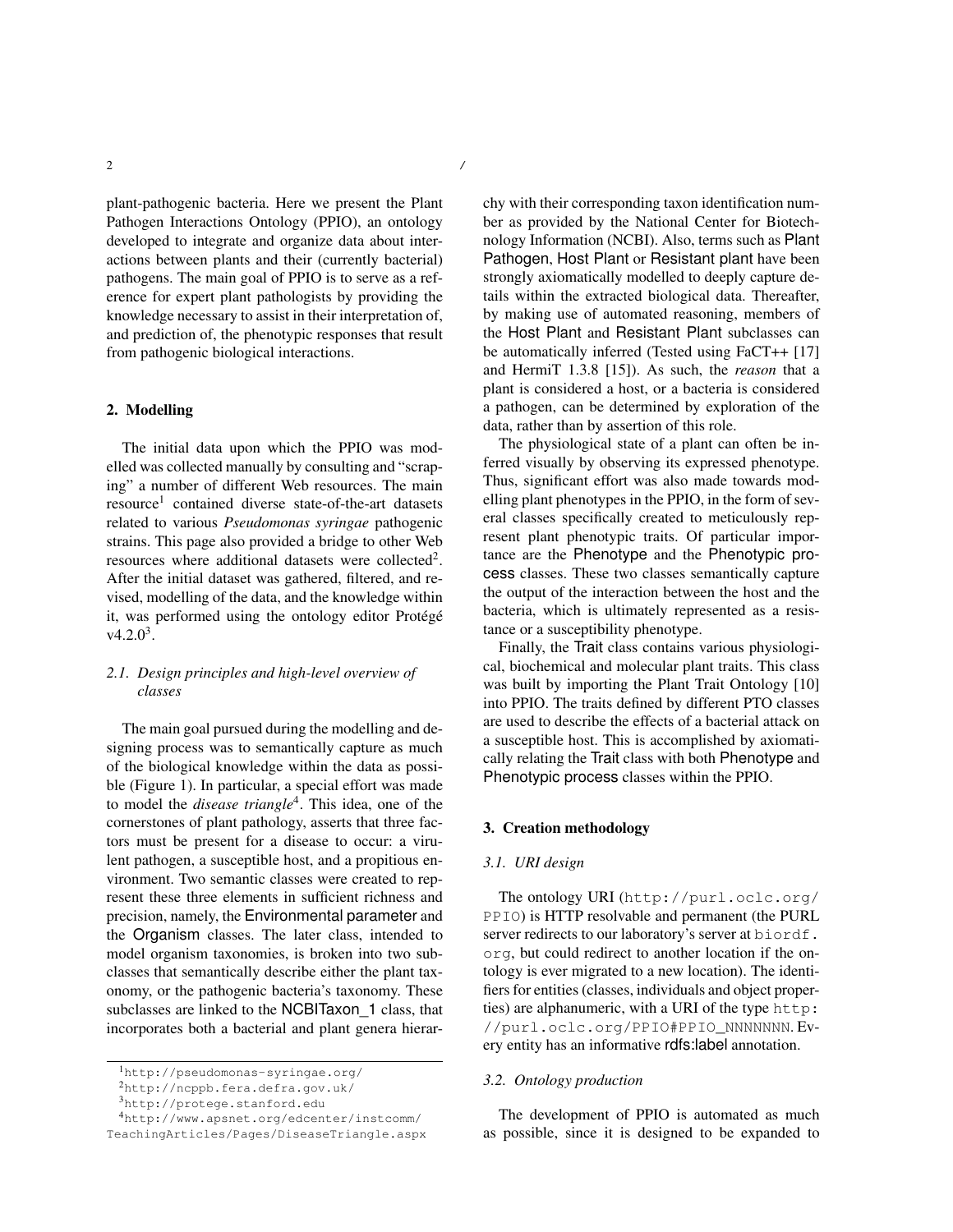

Fig. 1. General view of the PPIO main classes and subclasses. Classes in bold refer to those newly created for building PPIO; the rest of classes belong to the Plant Trait Ontology.

adapt to new species/phenotypes as they are described. The core ontological structure is manually constructed. Subsequently, most of the remaining ontological concepts are produced programmatically using the Galaxy platform, a bioinformatics-oriented workflow environment [8]. Within Galaxy, the workflow required to automatically enrich the PPIO is defined once, and then executed for each release. This also allows us to plug PPIO synthesis directly into other Bioinformatics tools, thus enabling and simplifying additional ontological enrichment in the future.

The workflow adds the necessary entities and axioms<sup>5</sup> as follows (Figure 2):

1. The organism taxa hierarchy is produced by the tool NCBITaxonomy2OWL<sup>6</sup>. It retrieves userdefined taxa from the NCBI taxonomy through a BioPortal Web Service [19] and injects these into the PPIO, reproducing the original taxonomical hierarchy (representing each rank-subrank as a simple subsumption relation [14]) and adding each taxon with a resolvable OntoBee<sup>7</sup> URI.

2. Since pathogens in PPIO are modelled as OWL individuals, rather than OWL classes, they cannot be directly related with class hierarchies like the NCBI taxonomy and the symptoms hierarchy. Therefore, PPIO exploits OWL punning<sup>8</sup>, where an individual with the same URI as each type-class is generated programmatically for those hierarchies. This is achieved by defining two Ontology Pre Processor Language  $(OPPL)^9$  scripts and executing them via OPPL-Galaxy [1] as follows:

```
?x:CLASS,
?y:INDIVIDUAL = create(?x.RENDERING)
SELECT ?x SubClassOf NCBITaxon_1
WHERE ?x := Notbing, ?x := ThingBEGIN
ADD ?y Type ?x
END;
?x:CLASS,
?y:INDIVIDUAL = create(?x.RENDERING)
SELECT ?x SubClassOf PPIO_0000069
WHERE ?x != Nothing, ?x != Thing
BEGIN
ADD ?y Type ?x
END;
```
The linking of pathogens to those hierarchies (*e.g.*, using Manchester OWL Syntax, NCBITaxon\_552 Types Erwinia amylovora, NCBITaxon\_552 causes symptom Canker, NCBITaxon\_552 causes symptom Blight) is done later manually. Through our use of OPPL, any complex axiomisation - not only punning - can be defined once and automatically applied every time the workflow is executed, complying with current best practices for scientific computing, since we automate as much as possible the manipulation of PPIO [21].

# 4. Discussion

Semantic-oriented initiatives like the OBO foundry [16], which includes Gene Ontology [4], Bio2RDF [2] or the W3C Semantic Web for Health Care and Life

<sup>5</sup>The workflow and necessary datasets and scripts can be found at the following Galaxy page: http://biordf.org:8983/u/ alejandro/p/galaxy-tools-in-ppio

<sup>6</sup>http://github.com/mikel-egana-aranguren/ NCBITaxonomy2OWL

<sup>7</sup>http://www.ontobee.org/

<sup>8</sup>http://www.w3.org/TR/owl2-new-features/ Punning

<sup>9</sup>http://oppl.sf.net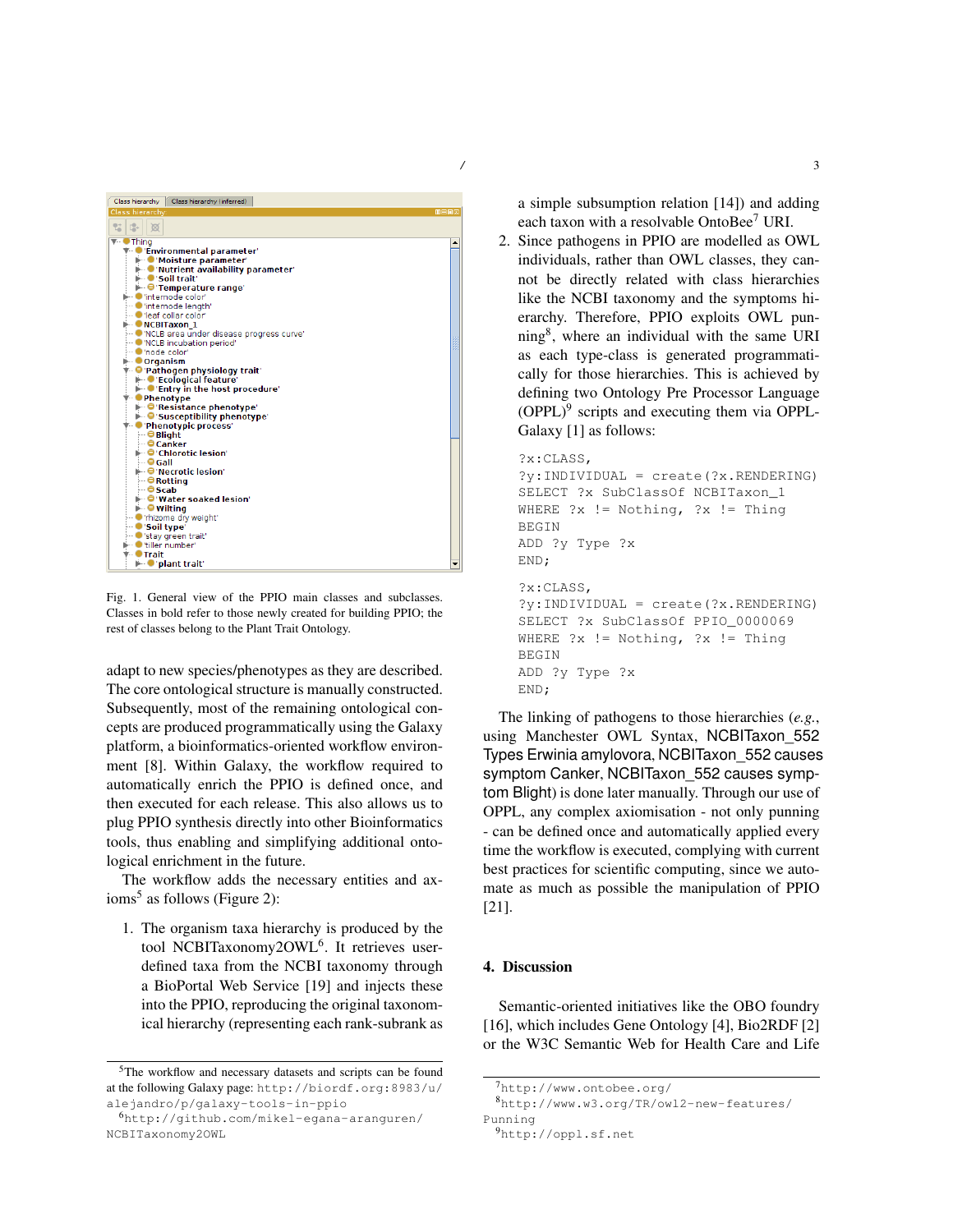

Fig. 2. Galaxy workflow for producing a release of PPIO. In the first step, NCBITaxonomy2OWL is executed; it gets the ontology and a flat file containing the NCBI taxonomy IDs, and it adds them to the ontology. Then two OPPL scripts are executed against the resulting ontology, adding axioms and entities to create and individual for each class in the hierarchies under NCBITaxon\_1 and PPIO\_0000069.

Sciences Interest Group<sup>10</sup> have provided copious evidence supporting the successful application of semantics to the problem of automated data integration and exploration. Nevertheless, within the fields of plant biotechnology and phytopathology, it is surprising how limited the application of these powerful technologies have been, and to how few resources. Some notable exceptions include the Plant  $Ontology<sup>11</sup>$ , which describes plant anatomy, morphology and developmental stages [9]; and the Plant Disease Ontology (IDOPlant) [18] [5], which is focused on generically describing plant infectious diseases. Comparison between the IDOPlant and PPIO will reveal that the former constructs a more general model of infection where, for example, plant infectious diseases are described as being caused by either biotic or abiotic agents. The PPIO ontology, in contrast, pursues a knowledge capture strategy focused on more detailed data concerning interactions between plants and their pathogens, and the consequences of those interactions. Finally, the GO extension for description of the Type III Effectors [11] is the contribution in the plant pathology and microbiology area most related to PPIO. With this in-mind, the GO extension for type III effectors is designed to capture information about processes at the host-pathogen level, but with a strong emphasis on effector protein data. PPIO acts as a more generalized knowledge base; as such, the PPIO fills a gap in description of pathogenic interactions that does not significantly overlap with (and in fact, explicitly utilizes and extends) other relevant semantic resources. Our objective in the future is to continue integrating data and other knowledge resources, such as Darwin Core (DwC) [20]. The end-goal is to create a platform that, combined with others, could act as a key component within a diagnosis/prevention/alert system, much like clinical decision support systems in the medical domain. For example, PPIO will make it possible for users to pose, and answer, questions such as:

- 1. Is *Solanum lycopersicum* susceptible to *Pseudomonas syringae* pv. *tomato* DC3000?
- 2. Does a high humidity favours the development of *Pectobacterium carotovorum* subsp. *carotovorum*?
- 3. What is the phenotype of the disease produced by *Dickeya dadantii* in *Solanum tuberosum*?
- 4. What is the host range of the pathogen *Pseudomonas marginalis* pv. *marginalis*?

Knowledge acquisition is the process of converting knowledge from unstructured sources into a format that is more rigorously processable. As datasets become larger, and as expert knowledge continues to be broadly dispersed, it becomes increasingly necessary to automate the capture of relevant knowledge, and optimally, to automate the addition of this knowledge into a rich ontological context. However, while the PPIO represents a framework for capturing rich plant/pathogen interaction data in a machineprocessable manner, we continue to rely on field experts to ensure the accuracy of the data content captured within it. To this end, we are pursuing a knowledge capture project specifically aimed at accurately collecting relevant, manually-verified data *en masse*, that will ultimately populate the PPIO knowledge base. A preliminary prototype is available<sup>12</sup>. By logging in, users can choose among different and suitable expert profiles. Afterwards, a series of questions will be available, depending on the profiles selected. Once the percentage of the given answers have been evaluated and curated by different approaches, the datasets will be ready for the step of populating the PPIO. We hope, thereby, to achieve the objective of making PPIO an essential bioinformatics tool for the plant-pathogen community.

<sup>10</sup>http://www.w3.org/blog/hcls/

<sup>11</sup>tp://www.plantontology.org/

<sup>12</sup>http://1.tfguc3m.appspot.com/